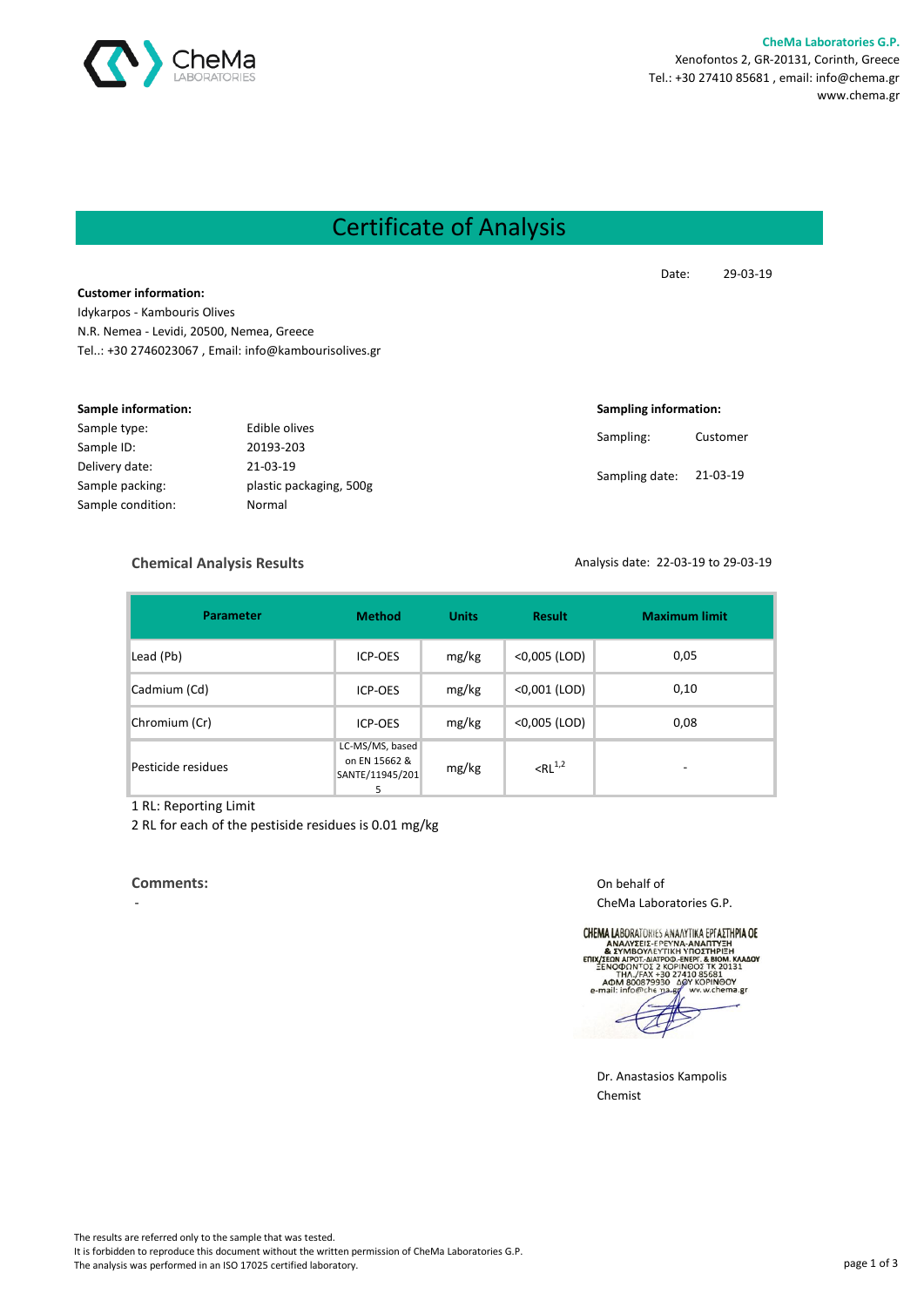

| $2,4-D$                       | Acephate                       | Acetamiprid                             | Acetochlor                         | Aclonifen                                  | Alachlor                      | Aldicarb                     |
|-------------------------------|--------------------------------|-----------------------------------------|------------------------------------|--------------------------------------------|-------------------------------|------------------------------|
| Aldicarb-                     | Aldicarb-sulfone               | Aldicarb-<br>sulfoxide                  | Allethrin                          | Ametoctradin                               | Ametryn                       | Amitraz                      |
| Asulam                        | Atrazine                       | Avermectin B1a<br>(Abamectin)           | Azaconazole                        | Amamethiphos                               | Azimsulfuron                  | Azinphos-<br>methyl          |
| Azoxystrobin                  | Benalxyl                       | Benfuracarb                             | Bensulfuron-<br>methyl             | Bentazone                                  | Benthiavalicarb-<br>isopropyl | Benzoximate                  |
| Bifenazate                    | Bitertanol                     | <b>Boscalid</b>                         | Bramacil                           | Bromuconazole                              | <b>Bupirimate</b>             | <b>Buprofezin</b>            |
| Butafenacil                   | Butocarboxyn-<br>sulfone       | Cadusafos                               | Carbaryl                           | Carbendazim                                | Carbofuran                    | Carbofuran-3-<br>hydroxy     |
| Carboxin                      | Carfentrazone-<br>ethyl        | Carpropamid                             | Chlorantranilipr<br>ole            | Chlrobromuron                              | Chlorfenvinphos               | Chloridazon                  |
| Chloroxuron                   | Chlorpropham                   | Chlorsulfuron                           | Chirtoluron                        | cis-Mevinphos                              | Clethodim                     | Climbazole                   |
| Clodinafop-propargyl<br>ester | Clomazone                      | Cloquintocet-1-<br>methylhexyl<br>ester | Demeton-S-<br>methyl-<br>sulfoxide | Desmedipham                                | Desmetryn                     | Diafenthiuron                |
| Diazinon                      | Dichlorprop                    | Diclobutrazol                           | Diclorvos                          | Dicrotophos                                | Diethofencarb                 | Difenoconazole               |
| Diflubenzuron                 | Diflufenican                   | Dimethenamid                            | Dimethoate                         | Dimethomorph                               | Dimoxystrobin                 | Diphenamid                   |
| Diphenylamine                 | Dipropetryne                   | <b>Ditalimfos</b>                       | Diuron                             | <b>DMST</b>                                | Dodemorph                     | Dodine                       |
| Emamectin                     | Emamectin<br>benzoate b1a      | Emamectin<br>benzoate b1b               | Epoxiconazole                      | <b>EPTC</b>                                | Etaconazole                   | Ethiofencarb                 |
| Ethiofencarb-sulfone          | Ethiofencarb-<br>sulfoxide     | Ethion                                  | Ethiprole                          | Ethirimol                                  | Ethofumesate                  | Ethoprophos                  |
| Ethoxyquin                    | Etofenprox                     | Etoxazole                               | Etrimfos                           | Famoxadone                                 | Famphur                       | Fenamidone                   |
| Fenamiphos                    | Fenamiphos-<br>sulfone         | Fenamiphos-<br>sulfoxide                | Fenarimol                          | Fenazaquin                                 | Fenbuconazole                 | Fenhexamid                   |
| Fenoxaprop-p-ethyl            | Fenoxycarb                     | Fenpropidin                             | Fenpropimorph Fenpyroximate        |                                            | Fensulfothion-<br>oxon        | Fenthion                     |
| Fenthion-oxon                 | Fenthion-oxon-<br>sulfoxide    | Fenthion-<br>sulfone                    | Fenthion-<br>sulfoxide             | Fipronil                                   | Fipronil-desulfinyl           | Fluazifop                    |
| Fluazifop-butyl               | Fluazifop-P (free<br>acid)     | Fluazinam                               | Flufenacet                         | Flufenoxuron                               | Fluometuron                   | Fluopicolide                 |
| Fluquinconazole               | Flusilazole                    | Flutolanil                              | Flutriafol                         | Foramsulfuron                              | Forchlorfenuron<br>(cppu)     | Formetanate<br>hydrochloride |
| Fosthiazate                   | Fuberidazole                   | Furalaxyl                               | Furathiocarb                       | Halofenozide                               | Haloxyfop                     | Haloxyfop-<br>methyl         |
| Heptenophos                   | Hexaconazole                   | Haxaflumuron                            | Hexazinone                         | Hezythiazox                                | Imazalil                      | Imidacloprid                 |
| Indoxacarb                    | Iodosulfuron-<br>methyl sodium | Iprobenfos                              | Iprodione                          | Iprovalicarb                               | Isazophos                     | Isocarbofos                  |
| Isofenphos                    | Isofenphos-<br>methyl          | Isoprocarb                              | Isoprothiolane                     | Isoproturon                                | Isoxathon                     | Kresoxim-<br>methyl          |
| Lenacil                       | Linuron                        | Lufenuron                               | Malaoxon                           | Malathion                                  | Mandipropamid                 | Mecarbam                     |
| Mefenpryp-methyl              | Mepanipyrim                    | Mephosfolan                             | Mepronil                           | Mesosulfuron-<br>methyl                    | Metaflumizone                 | Metalaxyl &<br>Metalaxyl-M   |
| Metamitron                    | Metazachlor                    | Metconazole                             | Methabenzthiaz<br>uron             | Methamidophos                              | Methidathion                  | Methiocarb                   |
| Methiocarb-sulfone            | Methiocarb-<br>sulfoxide       | Methomyl                                |                                    | Methoprotryne Methoxyfenozide Metobromuron |                               | Metolachlor                  |
| Metoxuron                     | Metraferone                    | Metsulfuron-<br>methyl                  | Mevinphos<br>(Phosdrin)            | Molinate                                   | Monocrotophos                 | Monolinuron                  |
| Monuron                       | Myclobutanil                   | Napropamid                              | Neburon                            | Nicosulfuron                               | Nitenpyram                    | Nitrothal-<br>isopropyl      |
| Norflurazol                   | Nuarimol                       | Ofurace                                 | Omethoate                          | Oxadiazone                                 | Oxadixyl                      | Oxamyl                       |

## **List of pesticide residues checked with LC-MS/MS**

The results are referred only to the sample that was tested. It is forbidden to reproduce this document without the written permission of CheMa Laboratories G.P. The analysis was performed in an ISO 17025 certified laboratory.<br>The analysis was performed in an ISO 17025 certified laboratory.